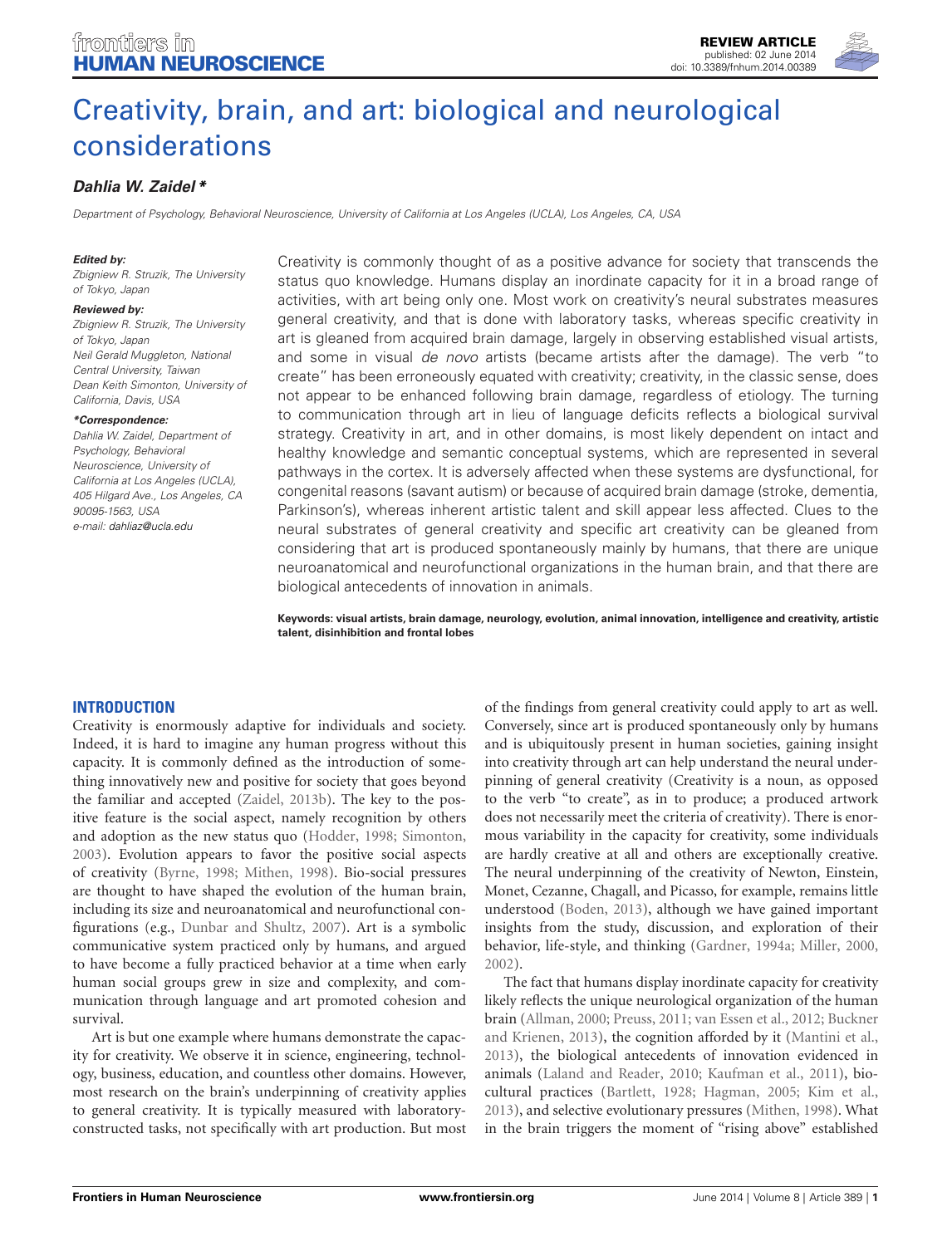knowledge, and why are some individuals exceptionally creative, are questions that are still being explored [\(Shamay-Tsoory et al.,](#page-7-6) [2011;](#page-7-6) [Barbey et al.,](#page-5-3) [2013;](#page-5-3) [Jung and Haier,](#page-6-10) [2013\)](#page-6-10). At the same time, several creativity-related factors have already been identified, specifically brain size in innovative animals [\(Reader and](#page-7-7) [Laland,](#page-7-7) [2002;](#page-7-7) [Lefebvre et al.,](#page-6-11) [2004\)](#page-6-11), neurotransmitters [\(Manzano](#page-6-12) [et al.,](#page-6-12) [2010\)](#page-6-12), intelligence level [\(Sternberg and O'hara,](#page-7-8) [2000;](#page-7-8) [Reader et al.,](#page-7-9) [2011;](#page-7-9) [Lefebvre et al.,](#page-6-13) [2013\)](#page-6-13), ecological niches [\(Lefebvre,](#page-6-14) [2013\)](#page-6-14), and personality attributes [\(Gardner,](#page-6-3) [1994a;](#page-6-3) [Miller,](#page-7-2) [2000\)](#page-7-2).

Art in all of its manifestations (visual art, music, literature, dance, theater, and more) is an important feature of human societies because it serves as a cohesive symbolic communicative system conveying cultural norms, history, ideas, emotions, esthetics, and so on. Here, a dual perspective of brain and creativity is adopted, namely the biological ancestry and the neurological underpinnings in the human brain. (1) In examining the biological aspects, animal innovations will be emphasized, while the neurological underpinnings will be gleaned from (2) consequences of brain damage as they apply to visual art productions (in artists, dementia patients, Parkinson's patient, autistic savants), and (3) relevant comparative neuroanatomy, functional connectivity, intelligence, and neurotransmitters.

#### **BIOLOGICAL ROOTS OF CREATIVITY**

Viewed from a biological perspective, the roots of creativity run deep and are not necessarily limited to social or communicative considerations. Rather, basic biological needs in animals such as live-or-die (dire necessity), physical energy conservation, and survival through deception might be the primary motivators for innovation. Given adaptive evolutionary processes, it is reasonable to assume that all of these have become interwoven into the underlying brain mechanisms of creativity in humans. That is, there is a deep survival motivation to communicate through art when the communicative channel of language fails following brain damage (discussed in subsequent subsections). In such neurological cases, the turning to art is itself innovative; the produced art, however, is not necessarily creative.

Changing the status quo practices through innovation is not limited to humans. The classic example is that of blue tit birds observed to steal milk from foil sealed milk bottles by punching through with their beaks [\(Fisher and Hinde,](#page-6-15) [1949;](#page-6-15) [Hinde](#page-6-16) [and Fisher,](#page-6-16) [1951\)](#page-6-16). In 1921 only a few birds restricted to a small geographical radius near Southampton, England, lapped up the cream in this way but within a few decades tens of thousands of tits throughout Britain were observed. Whether or not the initial motivation for the tits was fueled by curiosity, sheer necessity (starvation), or patient observation of human behavior is difficult to disentangle. In Japan, on the island of Koshima, researchers observed a monkey spontaneously rinsing sand off of her sweet potato in the river before eating it, something that was viewed and adopted by the rest of her group [\(Kawamura,](#page-6-17) [1959;](#page-6-17) [Kawai,](#page-6-18) [1965\)](#page-6-18). The same monkey later innovated a method for washing sand off of wheat grains by first dumping them in water and then scooping them all clean from the surface. Many more innovations in animals have been described [\(Reader](#page-7-10) [and Laland,](#page-7-10) [2003;](#page-7-10) [van Schaik et al.,](#page-7-11) [2006;](#page-7-11) [Bouchard et al.,](#page-5-4)

[2007;](#page-5-4) [Laland and Reader,](#page-6-6) [2010;](#page-6-6) [Benson-Amram and Holekamp,](#page-5-5) [2012\)](#page-5-5).

Compared to humans, however, innovations by animals are by far fewer [\(Laland and Reader,](#page-6-6) [2010\)](#page-6-6). Nevertheless, some species have been observed anecdotally to be creative and tested experimentally [\(Reader and Laland,](#page-7-10) [2003;](#page-7-10) [Laland and Reader,](#page-6-6) [2010\)](#page-6-6); the rate of innovations is particularly high in birds and non-human primates [\(Lefebvre,](#page-6-14) [2013\)](#page-6-14). Pigeons tested in the laboratory and in the field innovated by solving a food-reaching problem and effectively spread the new knowledge to other pigeons [\(Bouchard et al.,](#page-5-4) [2007\)](#page-5-4). In the non-human primates category, chimpanzees and orangutans are the most innovative, and among birds, it is ravens and crows (*Corvus)*; among those, New Caledonian crows are considered to be exceptionally creative [\(Lefebvre,](#page-6-14) [2013\)](#page-6-14). Although our evolutionary pasts have diverged tens of millions years ago, avians are part of our biological inheritance. With regards to non-human primates, to whom we are closer genetically than to avians, field observations documented numerous instances in the context of deception rather than in innovative technological skills [\(Goodall,](#page-6-19) [1986;](#page-6-19) [Byrne and Whiten,](#page-6-20) [1992\)](#page-6-20). This should not be surprising given development of social interaction, interdependence, and tight hierarchy in primate groups where survival depends heavily on cunning and flexibility [\(Byrne and](#page-6-20) [Whiten,](#page-6-20) [1992;](#page-6-20) [Byrne,](#page-6-21) [2003;](#page-6-21) [Byrne and Bates,](#page-6-22) [2010\)](#page-6-22). Against this background, creativity in humans can be viewed as an extension of the fundamental biological survival functions of cunning and deception.

However, not all non-human primates demonstrate the ability to innovate [\(Byrne and Bates,](#page-6-22) [2010\)](#page-6-22). A good example is that of rhesus monkeys: Eating the flesh of coconuts is a preferred food by rhesus monkeys living in the scientific refuge island of Cayo Santiago, off of Puerto Rico. However, as Marc Hauser notes [\(Hauser,](#page-6-23) [2003\)](#page-6-23), in the 60 years that these monkeys have been observed, despite watching coconuts fall off of trees naturally, directly into man-made trash fires, where the hard shell bursts open and the inside flesh becomes available for eating, no monkey has purposefully thrown a coconut into the fires. Doing so would have introduced an innovative way to optimize access to their preferred food, the coconut flesh.

Large brain size strongly correlates with innovations in birds, particularly with brain regions known as the hyperstriatum and neostriatum, while in non-human primates the regions involve the isocortex and the striatum [\(Lefebvre et al.,](#page-6-11) [2004\)](#page-6-11), roughly equivalent to the cortical association areas in humans. These human associations areas have grown in size several folds in the human brain compared to other mammals and other primates in the course of adaptive evolution [\(van Essen et al.,](#page-7-5) [2012;](#page-7-5) [Buckner and Krienen,](#page-6-4) [2013\)](#page-6-4). Meta-analytic studies in animals have found that deviations from typical behavior that enhance survival are associated with larger brains [\(Lefebvre et al.,](#page-6-11) [2004\)](#page-6-11), although the brain's size and its relationship to larger social groups is a possibility, too, and a source of debate [\(Byrne](#page-6-22) [and Bates,](#page-6-22) [2010\)](#page-6-22). Innovation in animals is strongly related to tool use, learning, and abilities dealing with seasonal changes. Some have argued that brain size evolution in birds is linked to regions controlling behavior rather than by environmental changes [\(Wyles et al.,](#page-7-12) [1983;](#page-7-12) [Reader and Laland,](#page-7-7) [2002;](#page-7-7) [Laland](#page-6-24)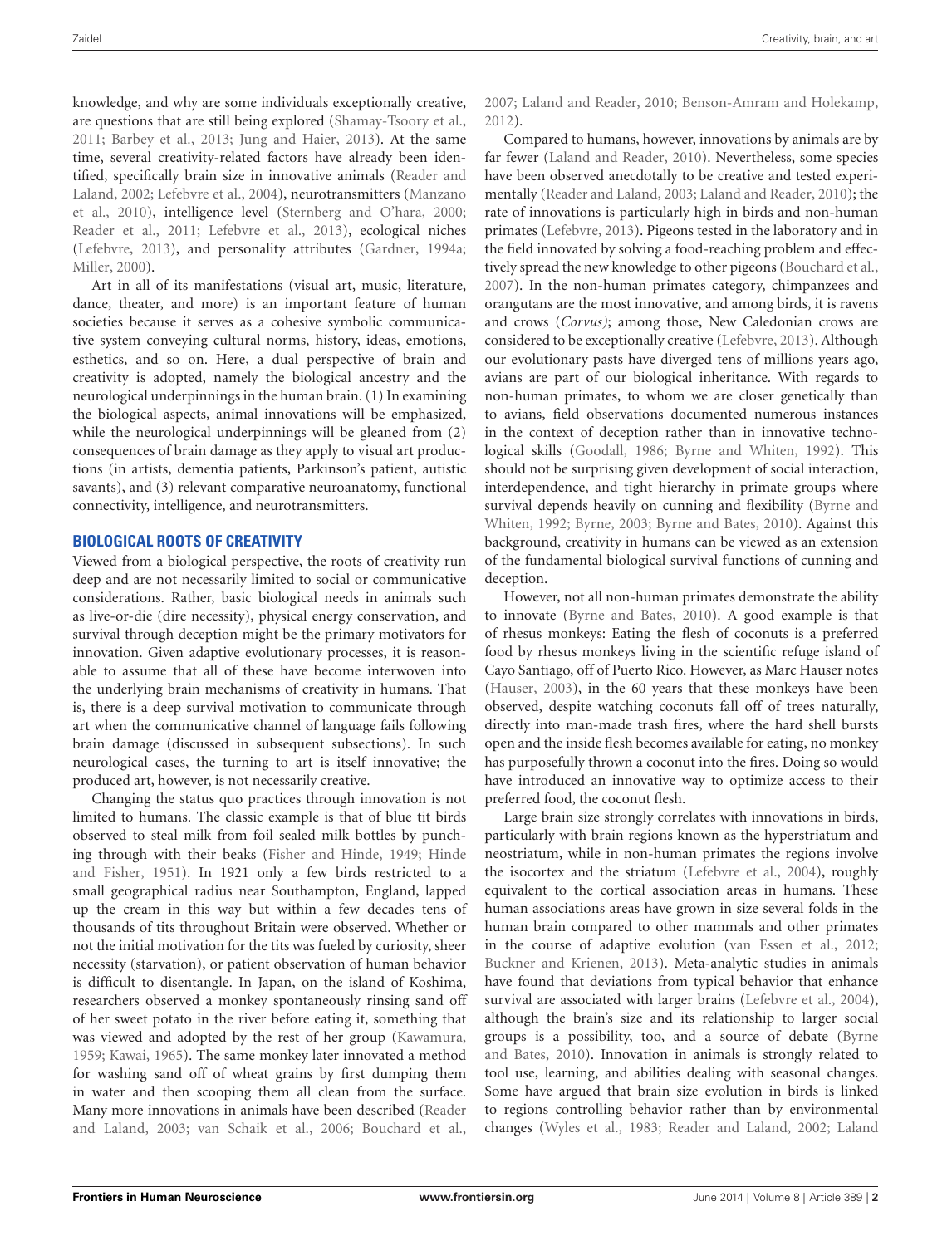[et al.,](#page-6-24) [2010\)](#page-6-24). The significance of large brain size is the amount of information it can store, the availability of axonal connectivity to access concepts, and to cognitively manipulate them in cortical regions.

Animals capable of innovations are driven by biological needs to survive, and the same needs could have been passed on to humans and are now entwined with other human-unique creativity capacities. Structural and functional brain comparisons to animals shine light on some brain areas in humans that might explain our high creativity rate. Specifically, the cortical association areas and their equivalents in innovative birds are probably important. Comparing the human brain to that of monkeys with fMRI revealed several corresponding structural and functional networks, but with two that are unique to humans [\(Mantini](#page-6-5) [et al.,](#page-6-5) [2013\)](#page-6-5), that is, the left hemisphere language network and the left fronto-parietal network. Using MRI for brain structural and parcellation analyses, investigators [\(van Essen et al.,](#page-7-5) [2012\)](#page-7-5) have found larger left Sylvian Fissure, which includes the parietal operculum, and in the medial temporal cortex, the portion with the lingual gyrus and collateral sulcus (all critical in language functions); in the right side the angular gyrus and dorsomedial prefrontal region. Such asymmetries are not found in other mammals, and could be playing a functional role in human creativity.

### **NEUROLOGICAL UNDERPINNING: I. OBSERVATIONS OF BRAIN-DAMAGE IN VISUAL ARTISTS**

Neurological cases of visual artists who had practiced their craft professionally prior to the brain damage can help point the way to neuroanatomical and neurofunctional underpinnings of creativity. Approximately 50 or so cases with unilateral brain damage (largely in one side of the brain, and where the etiology is commonly stroke or tumor) have by now been described in the neurological literature [\(Rose,](#page-7-13) [2004;](#page-7-13) [Bogousslavsky and Boller,](#page-5-6) [2005;](#page-5-6) [Zaidel,](#page-7-14) [2005,](#page-7-14) [2013a,](#page-7-15)[c;](#page-8-1) [Finger et al.,](#page-6-25) [2013;](#page-6-25) [Mazzucchi et al.,](#page-7-16) [2013;](#page-7-16) [Piechowski-Jozwiak and Bogousslavsky,](#page-7-17) [2013\)](#page-7-17).

The key questions concern post-damage alterations in creativity, as well as loss of talent, or skill. A review of the majority of these neurological cases suggests that, on the whole, they go on producing art, sometimes prolifically, despite the damage's laterality or localization [\(Zaidel,](#page-7-14) [2005\)](#page-7-14). Importantly, post-damage output has revealed that their creativity does not increase, nor diminish [\(Zaidel,](#page-7-14) [2005,](#page-7-14) [2010,](#page-7-18) [2013b\)](#page-8-0). Given that the damage arises unilaterally (only one or the other hemisphere), artistic creativity in the healthy brain can not simply be attributed to a single hemisphere, dedicated neural "regional center", network, or pathway, but rather to a diffusely represented capacity in the brain. Indeed, it would further seem that creativity is highly sensitive to brain damage, more so than artistic productivity, talent, or skill.

We could speculate that in the healthy brain cognitive associative networks in the left hemisphere alone, in the right hemisphere alone, or both hemispheres working together contribute to the creative process in art. However, recent functional neuroimaging evidence based on non-artistic behavior in healthy volunteers points to greater left hemisphere involvement in creativity [\(Gonen-Yaacovi et al.,](#page-6-26) [2013\)](#page-6-26). Where do the original ideas in

the artwork arise, is a complex question that researchers would like understand [\(Dietrich and Kanso,](#page-6-27) [2010;](#page-6-27) [Heilman and Acosta,](#page-6-28) [2013;](#page-6-28) [Jung and Haier,](#page-6-10) [2013\)](#page-6-10). The likely answer with regards to the cerebral hemispheres is that both are functional in exceptional creativity, but with each hemisphere contributing a different facet, yet little understood, to the creativity process [\(Zaidel,](#page-8-2) [2013d\)](#page-8-2).

Some of the artists develop techniques to compensate for loss of basic sensory, perceptual, cognitive, and motoric abilities. However, non-artists suffering from similar brain damage display the same behavioral deficits in standard clinical tests and daily life. Such artworks can be interpreted to display novelty, talent, skill, and esthetics, and they have been so interpreted (e.g., [Bogousslavsky,](#page-5-7) [2005;](#page-5-7) [Drago et al.,](#page-6-29) [2006;](#page-6-29) [Thomas-Anterion et al.,](#page-7-19) [2010\)](#page-7-19). However, another interpretation is that they are remnants of previously well-practiced artistic skills, not expressions of creativity *per se*. The originality of their artworks is limited in scope and breadth, and their imagination seems curtailed compared to that of healthy artists.

One example is the loss of accurate depictions of 3 dimensional objects with right parietal lobe damage [\(de Renzi,](#page-6-30) [1982\)](#page-6-30). Hemi-neglect or hemi-inattention of the left half of space is another example. Its manifestation is expressed in incomplete painting or drawing of the left half of the canvas. In a majority of the cases, however, neglect symptoms are short lived. The presence of the neglect syndrome has been attributed to imbalance caused by the damage between intact and diseased tissue [\(Zaidel,](#page-7-14) [2005\)](#page-7-14), as well as to an abnormal control of the healthy tissue in the left hemisphere over the right half of space (i.e., the space that is not neglected) [\(Kinsbourne,](#page-6-31) [1977\)](#page-6-31). Since the same perceptual deficits can be found in both artists and non-artists, they do not inform us of art-specialized neural substrates.

We should wonder why remarkable creativity in the art itself does not develop following brain damage, and why creativity levels remain unchanged in those artists who have practiced art prior to the damage. Compromised connectivity in the associative knowledge and semantic networks is a plausible explanation. For new ideas to originate the entire network of associations needs to be in an intact state (see **[Figure 1](#page-3-0)**). After all, the well-known creative, influential, and important artists did not have brain damage.

Interestingly, there are published reports of neurological cases (due to stroke or head injury) of non-professional artists who commenced to practice visual art only after the brain damage occurred [\(Finkelstein et al.,](#page-6-32) [1991;](#page-6-32) [Lythgoe et al.,](#page-6-33) [2005;](#page-6-33) [Chatter](#page-6-34)[jee,](#page-6-34) [2006;](#page-6-34) [Pollak et al.,](#page-7-20) [2007;](#page-7-20) [Schott,](#page-7-21) [2012;](#page-7-21) [Simis et al.,](#page-7-22) [2013;](#page-7-22) [Midorikawa and Kawamura,](#page-7-23) [2014\)](#page-7-23). What can we glean from these *de novo* cases? One natural explanation is that the artistic behavior is an alternative to loss of regular language communication capacities, that is, speaking and writing. Art, too, is a communicative system, but it does not appear to be as sensitive to brain damage as language. Art conveys ideas, concepts, and emotions through different means than language (and possibly through different brain regions), and like language, it is a symbolic and referential system. Drawing and painting simply expand the communication channels between patient and caretakers, thereby enhancing survival and adaptation, much like the biological motivation to innovate in animals in order to survive.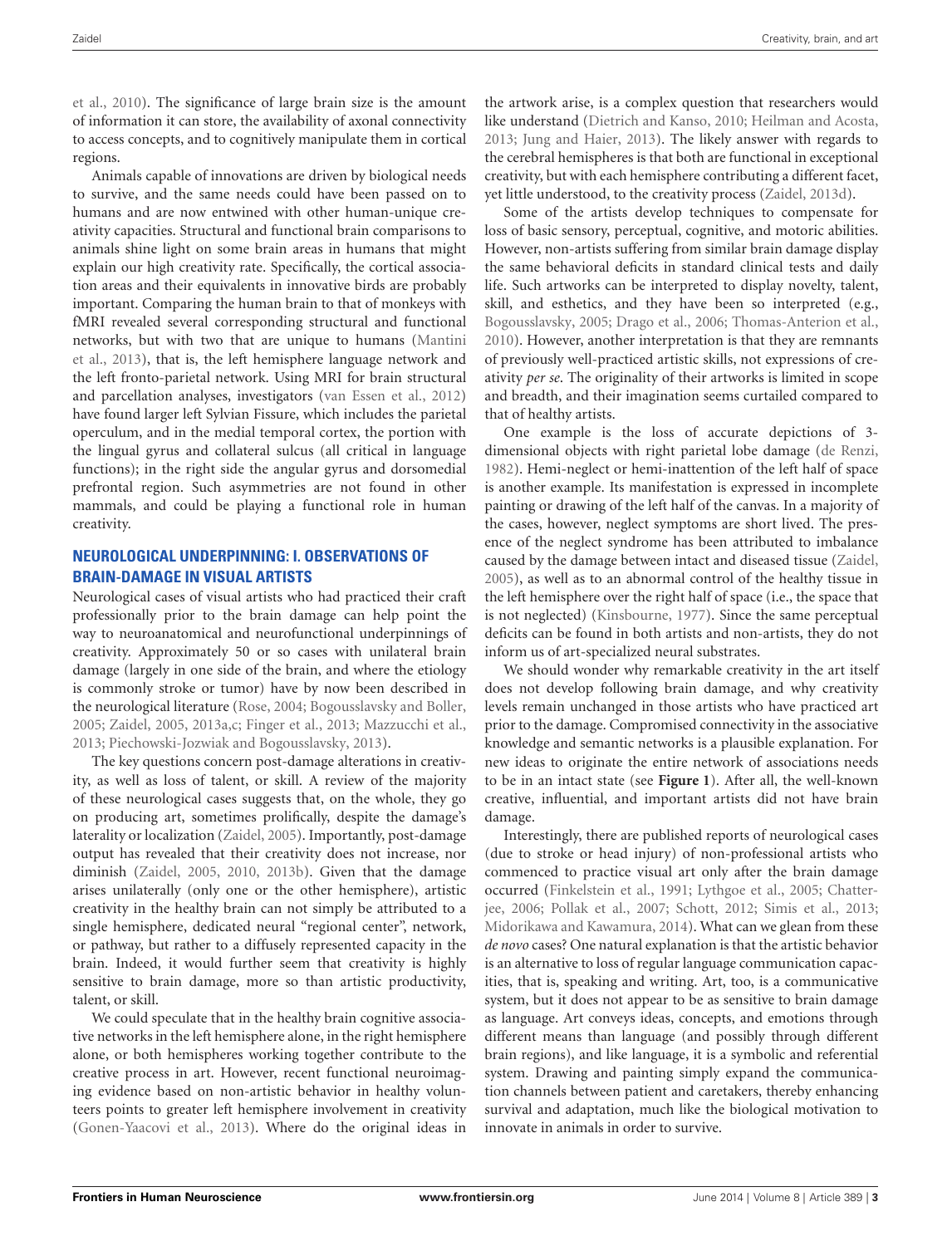

<span id="page-3-0"></span>However, published illustrations of such productions do not bespeak of creativity (e.g., [Pollak et al.,](#page-7-20) [2007;](#page-7-20) [Midorikawa and](#page-7-23) [Kawamura,](#page-7-23) [2014\)](#page-7-23). Moreover, judging from the visual details depicted by the artists and the quantity of works they produce, some researchers have argued that the art has a strong obsessive-compulsive feature [\(Finkelstein et al.,](#page-6-32) [1991;](#page-6-32) [Lythgoe](#page-6-33) [et al.,](#page-6-33) [2005;](#page-6-33) [Chatterjee,](#page-6-34) [2006;](#page-6-34) [Schott,](#page-7-21) [2012;](#page-7-21) [Midorikawa and](#page-7-23) [Kawamura,](#page-7-23) [2014\)](#page-7-23). One would have expected that the quantity alone would foster experimentation and improvement, as is the case with the prolific, culturally influential artists (Rembrandt, Goya, Van Gogh, and so on). Instead, the overall profile suggests that while brain damage does not hamper artistic expression, and allows for talent and skill to be applied effectively, it does not necessarily lead to creativity.

## **NEUROLOGICAL UNDERPINNING: II. EVIDENCE FROM DEMENTIA AND DISINHIBITION**

Importantly, visual artists with Alzheimer's disease or frontotemporal dementia (FTD), and similar brain degenerative diseases, continue to produce art well into their condition, with no obvious reduction in artistic expressions (e.g., [Miller et al.,](#page-7-24) [1998;](#page-7-24) [Fornazzari,](#page-6-35) [2005;](#page-6-35) [Crutch and Rossor,](#page-6-36) [2006\)](#page-6-36). Their artistic behavior ceases when severe motoric deficits profoundly curtail their hand movements. The diffuse damage throughout the brain involves large brain areas, and this makes it difficult to attribute the artistic behavior to specific dedicated regions, pathways, or networks (see [Viskontas and Miller,](#page-7-25) [2013\)](#page-7-25).

A few non-artist patients with degenerative brain diseases commence to exhibit artistic behavior *de novo* following disease onset [\(Miller et al.,](#page-7-24) [1998;](#page-7-24) [Mell et al.,](#page-7-26) [2003;](#page-7-26) [Miller and Hou,](#page-7-27)

[2004;](#page-7-27) [Chakravarty,](#page-6-37) [2011;](#page-6-37) [Miller and Miller,](#page-7-28) [2013;](#page-7-28) [Viskontas and](#page-7-25) [Miller,](#page-7-25) [2013\)](#page-7-25). Interpretations have attributed the artistic behavior itself to (1) diminished inhibition of expression due to degeneration of neural pathways that normally exert inhibitory control over the cortex, i.e., frontal lobe fiber tracts running between the prefrontal cortex and the temporal lobes; and (2) neural degeneration in the left hemisphere "loosens control" over the right hemisphere, when the degenerative process originates in the left hemisphere. These interpretations assign critical roles in artistic creativity to the prefrontal cortex (e.g., [Miller and](#page-7-28) [Miller,](#page-7-28) [2013;](#page-7-28) [Viskontas and Miller,](#page-7-25) [2013\)](#page-7-25) as well as to the right hemisphere in the healthy brain [\(Drago et al.,](#page-6-29) [2006;](#page-6-29) [Heilman and](#page-6-28) [Acosta,](#page-6-28) [2013\)](#page-6-28). Alternative interpretations include (1) existence of life-long latent (dormant) artistic talent; (2) loss of normal language communication abilities [\(Zaidel,](#page-7-14) [2005\)](#page-7-14). The latent artistic talent explanation is highly plausible considering that only a miniscule fraction of dementia patients exhibit spontaneous artistic behavior following disease onset. If it were as simple as loss of cortical inhibitory control, we would witness monumental artistic behavior corresponding to the number of dementia patients.

With regards to creativity, as defined here, the dementia cases exhibiting artistic behavior do not become more creative [\(Rankin](#page-7-29) [et al.,](#page-7-29) [2007;](#page-7-29) [Simis et al.,](#page-7-22) [2013\)](#page-7-22). Consistent with this observation is a published report of 17 patients (non-artists) suffering from a frontal variant of FTD who displayed poor and diminished creativity [\(de Souza et al.,](#page-6-38) [2010\)](#page-6-38). Such findings and a recent meta-analysis of neuroimaging studies (not measuring artistic behavior) assign an important role to rostral and caudal portions of the prefrontal cortex in creativity, in general [\(Gonen-Yaacovi](#page-6-26) [et al.,](#page-6-26) [2013\)](#page-6-26).

The frontal lobes have rich connections to the rest of the brain, including regions critical for memory, concept formation, and problem solving [\(Fuster,](#page-6-39) [2001\)](#page-6-39). They exert inhibitory control on behavior, and damage in the frontal lobes often results in behavioral disinhibition, socially inappropriate behavior, and neglect of hygiene and physical appearance [\(Teffer and Semendeferi,](#page-7-30) [2012\)](#page-7-30). Can we generalize from these behaviors, which represent deviations from accepted social norms, that patients with frontal lobe damage are creative? A recent study suggests that they become anything but creative [\(de Souza et al.,](#page-6-38) [2010\)](#page-6-38). However, insights into the neural substrates of creativity might be gleaned from decision-making research: Aron and associates [\(Aron et al.,](#page-5-8) [2007\)](#page-5-8) have suggested that the prefrontal cortex and the basalganglia network are involved in overcoming inhibitory neural circuitries, particularly those that impose inhibition on impulsive behavior. Fleming and associates [\(Fleming et al.,](#page-6-40) [2010\)](#page-6-40) support the notion of the prefrontal cortex and basal ganglia in status quo rejection. By inference, then, the frontal lobes are involved in some, but not all, aspects of the creative process in the healthy brain.

# **NEUROLOGICAL UNDERPINNING: III. SPECIFIC NEUROTRANSMITTERS**

Parkinson's disease (PD), characterized by tremors and motor incoordination triggered by severe depletion of dopamine, is commonly treated with dopaminergic medication. The effects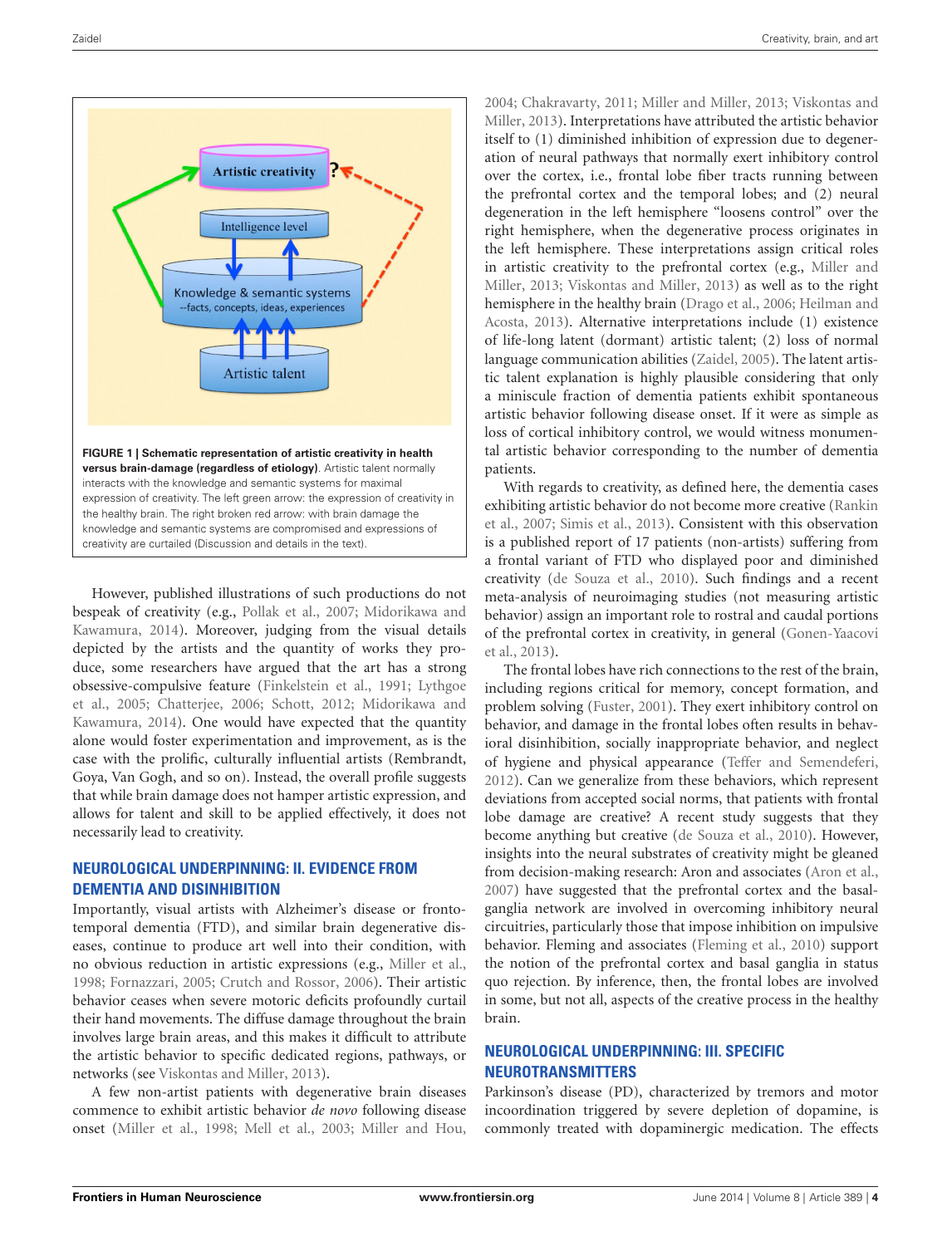of the disease and its medication on art is revealing about the neural substrates of artistic production. Artists suffering from PD continue to produce art, despite the tremor in their dominant hand [\(Lakke,](#page-6-41) [1999\)](#page-6-41). In both professional artists with PD and *de novo* PD artists (i.e., produce art after disease onset), a link has been found between dopaminergic medication and increased rate of artistic output. The rate is attributed to strong obsessivecompulsive components [\(Chatterjee et al.,](#page-6-42) [2006;](#page-6-42) [Kulisevsky et al.,](#page-6-43) [2009;](#page-6-43) [Canesi et al.,](#page-6-44) [2012\)](#page-6-44). This is related to other issues having to do with impulse control observed with the medication (e.g., excessive gambling, shopping, eating) and is not restricted to art production; it is a recognized side effect of dopaminergic medication [\(Inzelberg,](#page-6-45) [2013;](#page-6-45) [Weintraub and Nirenberg,](#page-7-31) [2013\)](#page-7-31).

[Walker et al.](#page-7-32) [\(2006\)](#page-7-32) reported on enhanced rate of productivity in a case of a visual artist who with dopamine medication increased his drawing and sketching activity. Similarly, [Kulisevsky](#page-6-43) [et al.](#page-6-43) [\(2009\)](#page-6-43) reported on an amateur PD artist in whom increased medication led to higher rate of painting activity than previously plus a change in personal artistic technique. [Schwingenschuh et al.](#page-7-33) [\(2010\)](#page-7-33) described four successful artistic PD cases (a playwright, a fiction writer, and two professional painters) who, after dopaminergic treatment initiation, engaged in compulsive artistic output. The common denominator in all of these cases was the presence of pre-disease artistic talent; they were practicing artists. The disease condition did not obliterate their talent or creativity (nor increased it).

In addition, a link has been made between dopamine medication and newly exhibited artistic behavior (*de novo*). [Schrag](#page-7-34) [and Trimble](#page-7-34) [\(2001\)](#page-7-34) described the interesting case of a PD patient who began to write high-quality poems within the first month of dopaminergic medication. Although he had not written poetry previously, his grandfather on his mother's side was an accomplished poet. His productivity went uninterrupted and eventually he won an important poetry prize. However, only a fraction of PD patients begin to exhibit art activity after dopamine treatment, implying the treatment only releases manifestations of latent talent, not creativity *per se* (see [Canesi et al.,](#page-6-44) [2012;](#page-6-44) [Inzelberg,](#page-6-45) [2013;](#page-6-45) [Zaidel,](#page-8-0) [2013b\)](#page-8-0).

The question remains, by what mechanisms dopamine acts on artistic output? An interplay of the fronto-temporal lobes and dopamine has been suggested by Flaherty [\(Flaherty,](#page-6-46) [2005\)](#page-6-46). Similarly, [Schrag and Trimble](#page-7-34) [\(2001\)](#page-7-34) suggest that the poetry writing in their patient could have been due to the loss of inhibition over art expression (because of frontal lobe damage), as well as to the stimulation induced by dopamine and serotonin. The idea is that normally, in the healthy brain, an alteration in neurotransmitter balance together with specific functional neuroanatomical regions can contribute to artistic behavior. Obviously, artistic talent has to be in place to begin with, or else no amount of disinhibition, frontal lobe damage, or neurotransmitter imbalance would help artistically.

It should be emphasized that dopamine is a neurotransmitter involved in widely varied forms of human behaviors, including sensations of pleasure, normal motor functions, impulse control, drug addiction, concentration, gambling, and other functions

[\(Flaherty,](#page-6-46) [2005;](#page-6-46) [Schultz,](#page-7-35) [2007\)](#page-7-35). In particular, de Manzano and associates [\(de Manzano et al.,](#page-6-47) [2010\)](#page-6-47) suggest that the D2 receptor in the dopaminergic system, especially in the thalamus, plays an important role in creativity in healthy individuals. The frontal lobes play a major role in executive functions such as planning ahead, working memory, attention, and cognitive flexibility [\(Teffer and Semendeferi,](#page-7-30) [2012\)](#page-7-30). The thalamus is an important relay station in the brain sending neural signals to the frontal lobes and the rest of the brain. Although we do not yet know the specific threshold for the effects of dopamine on creativity in the healthy brain, density of D2 receptors could explain the array of normal individual variability in creativity. Whether or not levels of dopamine in conjunction with other neurotransmitters, as well as intact functions of several brain regions contribute to remarkable creativity needs to be addressed in future research.

## **NEUROLOGICAL UNDERPINNING: IV. ARTISTIC TALENT AND AUTISTIC ARTISTIC SAVANTS**

Normally, artistic talent (inborn) and skill (can be taught) are enmeshed with creativity [\(de Moor et al.,](#page-6-48) [2013;](#page-6-48) [Zaidel,](#page-8-0) [2013b\)](#page-8-0). Artistic talent ranges from an amateur to a professional, from a dabbler to a prolific artisan. The creative process interacts at each level of the talent continuum, providing other variables are in place, that is, we would expect increased cognitive flexibility and wide mental associations at the higher ends of the continuum. At the very minimum, remarkable artistic talent seems to be an inborn ability [\(de Moor et al.,](#page-6-48) [2013\)](#page-6-48), it is relatively rare and does not follow a normal curve in the population. Talented creative artists from the last few hundred years alone seldom bring to mind their progeny (the Brueghel family is a rare exception), and in such exceptional cases, children mostly, not grandchildren. Although the environment and culture play a role in the expression of artistic talent, the inborn aspect is a major determinant in the first place [\(de Moor et al.,](#page-6-48) [2013\)](#page-6-48).

What is the extent of interaction between talent and creativity? The special case of artistic autistic savants can provide insight. Exceptional talent for drawing and realistic spatial depictions is preserved in a tiny fraction of individuals with autism, namely in visual artistic autistic savants [\(Mottron et al.,](#page-7-36) [2009;](#page-7-36) [Treffert,](#page-7-37) [2009\)](#page-7-37). The remarkable aspect of the condition is that despite extensive neurofunctional dysfunction in the brain, the neuroanatomic nature of which is little understood [\(Minshew](#page-7-38) [and Keller,](#page-7-38) [2010;](#page-7-38) [Corrigan et al.,](#page-6-49) [2012\)](#page-6-49), islands of drawing and painting talent are preserved. The nature of the displayed talent consists of extreme attention to details and to repeated patterns [\(Baron-Cohen et al.,](#page-5-9) [2009\)](#page-5-9). Although some cases are exceptionally prolific, and by far more talented in their art then the majority of people in the population, the evidence for creativity is weak [\(Sacks,](#page-7-39) [1995,](#page-7-39) [2004;](#page-7-40) [Nettlebank and Young,](#page-7-41) [1996;](#page-7-41) [Pring et al.,](#page-7-42) [2012\)](#page-7-42). However, some scholars report that they display improvisations and variations on a theme and consider this as evidence of creativity [\(Treffert,](#page-7-43) [2013\)](#page-7-43). In any case, this constellation of high skill with questionable creativity strongly suggests that in the healthy brain creativity might be a separate process from talent.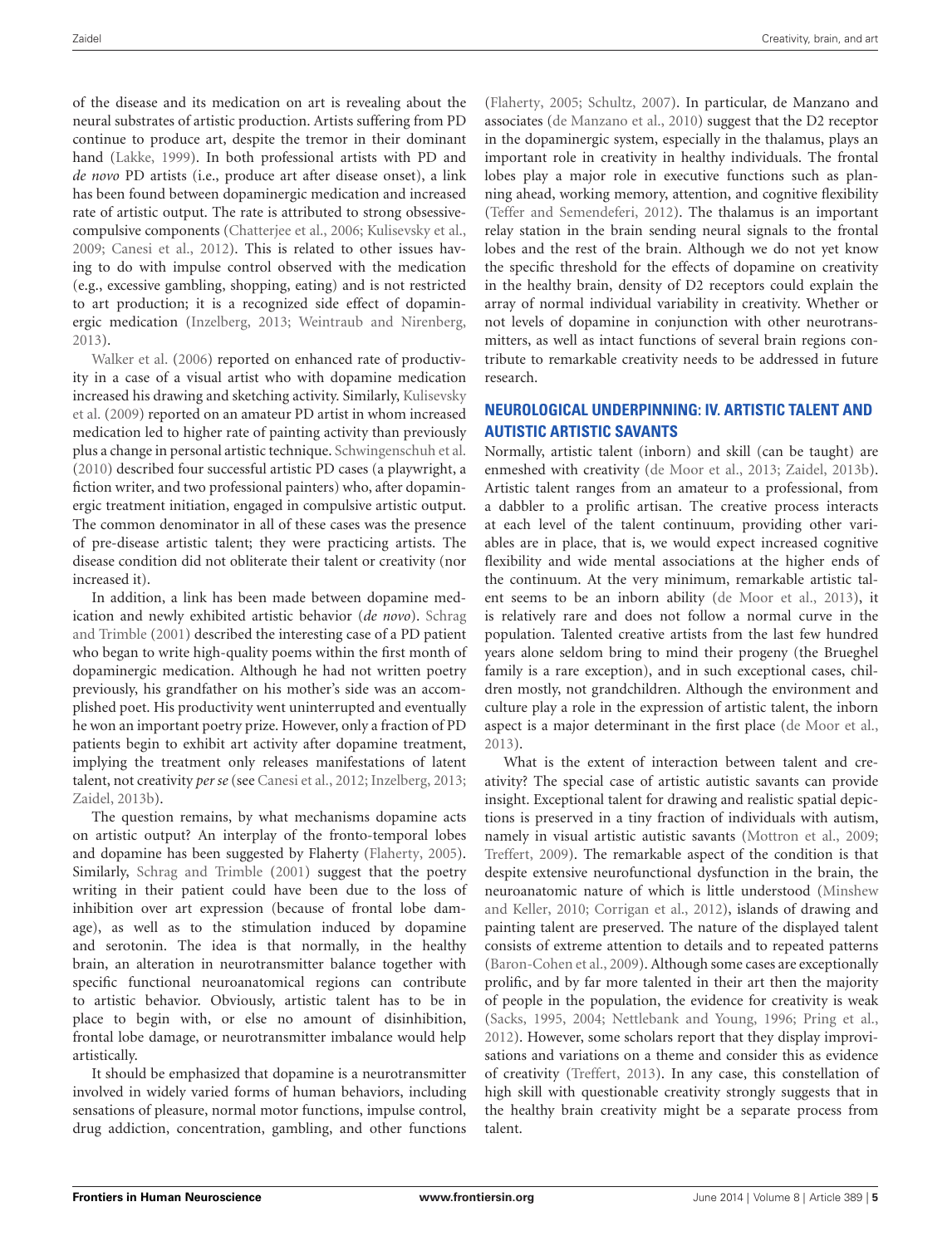#### **BRAIN, INTELLIGENCE, AND CREATIVITY**

Obviously, there is a sliding scale for what can be considered creative. Some artists are exceptionally creative, some only moderately so, and some only a little. The definition of creativity perhaps should be modified to accommodate those that are not exceptional in this regard. Broadening the definition by loosening the conceptual boundaries of true creativity would include more individuals. On the other hand, tightening the boundaries by using the classic definition could enable researchers to arrive at a better understanding of the neural processes.

The intriguing neurological question concerns the neural events underway when creative thoughts that supersede the status quo knowledge emerge. The temporal sequences in such events, in particular, could help gain insight into the creative process (see [Sawyer,](#page-7-44) [2011\)](#page-7-44). Importantly, these neural substrates in any domain, art or otherwise, depend on activation of conceptual associations in semantic networks, whether they are verbal or non-verbal. These concepts represent knowledge and memory of the world acquired throughout one's life about specific facts, skills, ideas, people, objects, actions, goals, cultural habits, and many other categories [\(Patterson et al.,](#page-7-45) [2007\)](#page-7-45). Several such networks with interconnected concepts function in the brain, within the left and right hemispheres [\(Jefferies,](#page-6-50) [2012;](#page-6-50) [Barbey](#page-5-3) [et al.,](#page-5-3) [2013;](#page-5-3) [Buckner and Krienen,](#page-6-4) [2013\)](#page-6-4). Artistic skills improve as a result of activation of these networks. Theoretical models for how networks of connected concepts function have been proposed [\(Marupaka et al.,](#page-7-46) [2012\)](#page-7-46). Activation of remote conceptual associations, the moving away from common, stereotypical, familiar patterns is a likely scenario in creative thoughts, and healthy, intact, well-oiled connectivity (e.g., axons, myelin, synapses, neurotransmitters) is at the heart of creativity's neural substrates.

What is missing from talented artistic autistic savants by way of creativity? Studying the behavior and life-style of highly creative people in the arts and sciences, Howard Gardner [\(Gardner,](#page-6-3) [1994a,](#page-6-3)[b\)](#page-6-51) unraveled a pattern that they had in common. A moderate intelligence level was one such factor (as well as risk taking, ability to tolerate rejection, and more). Robert Sternberg [\(Stern](#page-7-47)[berg,](#page-7-47) [1997;](#page-7-47) [Sternberg and O'hara,](#page-7-8) [2000\)](#page-7-8) included intelligence level in the creativity process as well and considered it to be an important contributing factor; he also listed motivation, knowledge, personality, cognition, and the environment as important factors. The implication is that the creative process in individuals with low intelligence level is limited. If we consider the longterm knowledge and semantic system described above, and that this system has to be available for creative ideas to emerge, it is reasonable that artistic autistic savants capacity for creativity would be severely curtailed (see **[Figure 1](#page-3-0)**).

#### **CONCLUSIONS**

The art produced by neurological patients reveals that when brain damage is localized or diffuse, or when neurodegenerative brain disease is present, or when there is savant autism, or Parkinson's disease, artistic depictions of the imagination are still possible. Other functions such as cognition and language could show profound impairments in the same patients. Both language and art are communicative systems that rely on symbolic and referential

cognition, and yet, it is language that is more sensitive to brain damage than art. Further, some of these neurological cases exhibit artistic production capabilities not expressed previously (*de novo* artists). The remarkable aspect is the artwork production *per se*. The turning to art for communication is innovative. However, the creativity status of the artworks is a matter for debate because artistic skill (can be taught by others or can be self-taught), together with inherent talent (an inborn ability, which may have existed dormant all along) and esthetics, are all intertwined with creativity and thus too complex to fractionate and measure.

What drives these patients to produce the art in the first place? The answer might partially lie in our biological past. Animals capable of innovations are driven by survival needs, and although the creativity of humans is dependent on cognitive and semantic networks as well as on social recognition, the same biological need to survive might be part of the art production process. This would express itself in the need to communicate after brain damage impairs language abilities. While the need finds expression in producing the art, the creativity of the artwork requires intact cognitive and semantic networks. Would these patients' imagination have been different if no brain damage were present? The answer would have to be in the affirmative. Professional practicing artists who do not suffer from these conditions display the kind of creativity that is socially influential for decades and centuries.

Access to an intact knowledge and conceptual semantic systems, healthy neural connectivity, and normal levels of neurotransmitters such as dopamine, are likely essential for creativity. The fact that only humans produce art spontaneously, that creativity is an important feature of art, and that humans are more creative than animals, all suggest that additional clues to the neural underpinnings of creativity lie in those features of the brain that are unique to humans.

#### **REFERENCES**

- <span id="page-5-1"></span>Allman, J. (2000). *Evolving Brains.* NY: W. H. Freeman.
- <span id="page-5-8"></span>Aron, A. R., Durston, S., Eagle, D. M., Logan, G. D., Stinear, C. M., and Stuphorn, V. (2007). Converging evidence for a fronto-basal-ganglia network for inhibitory control of action and cognition. *J. Neurosci.* 27, 11860–11864. doi: 10.1523/jneurosci.3644-07.2007
- <span id="page-5-3"></span>Barbey, A. K., Colom, R., and Grafman, J. (2013). Architecture of cognitive flexibility revealed by lesion mapping. *Neuroimage* 82, 547–554. doi: 10.1016/j. neuroimage.2013.05.087
- <span id="page-5-9"></span>Baron-Cohen, S., Ashwin, E., Ashwin, C., Tavassoli, T., and Chakrabarti, B. (2009). Talent in autism: hyper-systemizing, hyper-attention to detail and sensory hypersensitivity. *Phil. Transac. Roy. Soc. B* 364, 1377–1383. doi: 10.1098/rstb. 2008.0337

<span id="page-5-2"></span>Bartlett, F. C. (1928). The psychological process of sublimation. *Scientia* 43, 89–98.

- <span id="page-5-5"></span>Benson-Amram, S., and Holekamp, K. E. (2012). Innovative problem solving by wild spotted hyenas. *Proc. R. Soc. London Ser. B* 279, 4087–4095. doi: 10. 1098/rspb.2012.1450
- <span id="page-5-0"></span>Boden, M. A. (2013). "Creativity as a neuroscientific mystery," in *Neuroscience of Creativity*, eds O. Vartanian, A. S. Bristol and J. C. Kaufman (Cambridge: MIT Press), 3–18.
- <span id="page-5-7"></span>Bogousslavsky, J. (2005). Artistic creativity, style and brain disorders. *Eur. Neurol.* 54, 103–111. doi: 10.1159/000088645
- <span id="page-5-6"></span>Bogousslavsky, J., and Boller, F. (eds.) (2005). *Neurological Disorders in Famous Artists. Frontiers in Neurological Neuroscience.* Basel: Karger.
- <span id="page-5-4"></span>Bouchard, J., Goodyer, W., and Lefebvre, L. (2007). Social learning and innovation are positively correlated in pigeons (*Columba livia*). *Anim. Cogn.* 10, 259–266. doi: 10.1007/s10071-006-0064-1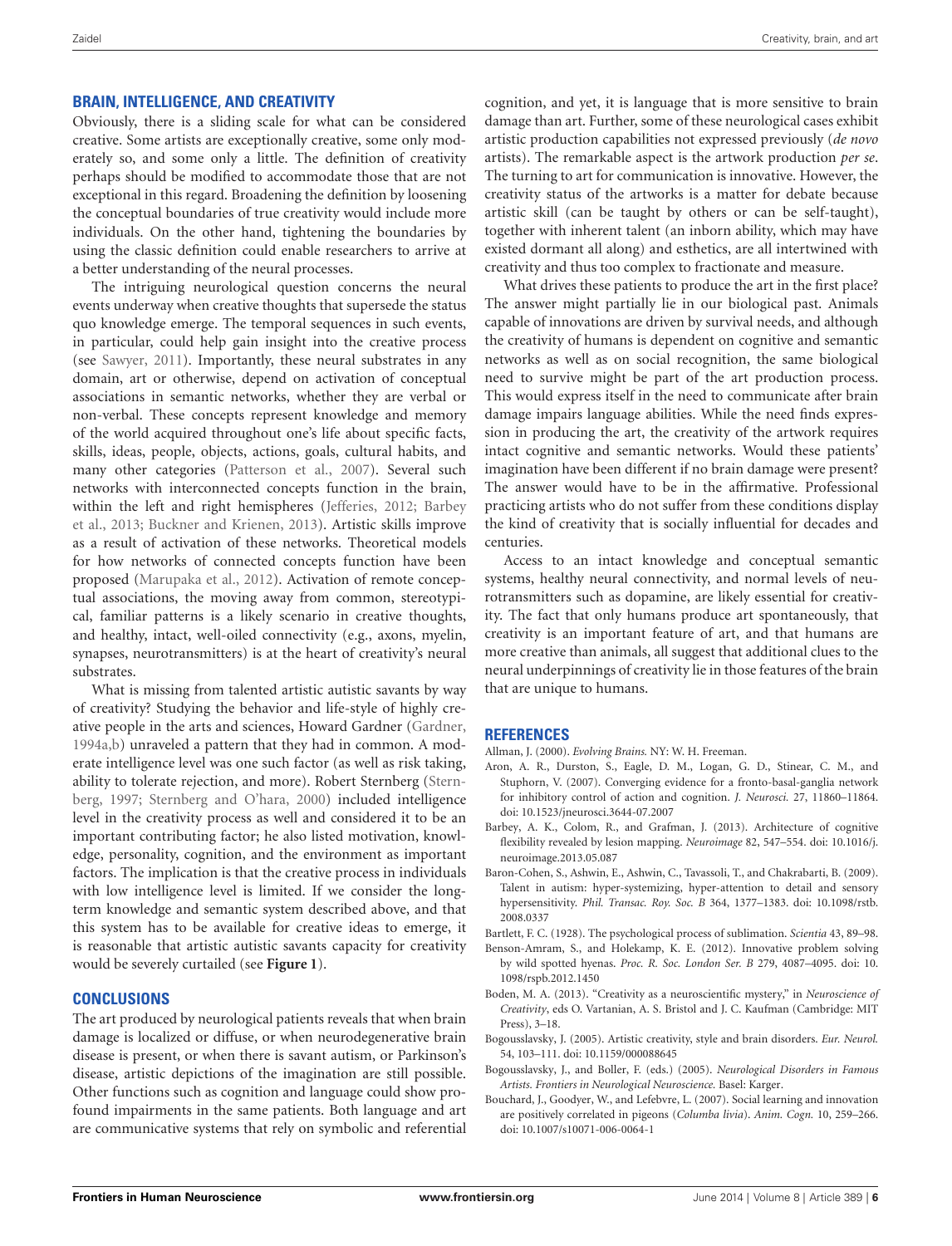- <span id="page-6-4"></span>Buckner, R. L., and Krienen, F. M. (2013). The evolution of distributed association networks in the human brain. *Trends Cogn. Sci.* 17, 648–665. doi: 10.1016/j.tics. 2013.09.017
- <span id="page-6-1"></span>Byrne, R. W. (1998). "The early evolution of creative thinking," in *Creativity in Human Evolution and Prehistory*, ed S. Mithen (London: Routledge), 111–124.
- <span id="page-6-21"></span>Byrne, R. W. (2003). "Novelty in deceit," in *Animal Innovation*, eds K. N. Laland and S. M. Reader (Oxford: Oxford University Press), 237–259.
- <span id="page-6-22"></span>Byrne, R. W., and Bates, L. A. (2010). Primate social cognition: uniquely primate, uniquely social, or just unique? *Neuron* 65, 815–830. doi: 10.1016/j.neuron.2010. 03.010
- <span id="page-6-20"></span>Byrne, R. W., and Whiten, A. (1992). Cognitive evolution in primates: evidence from tactical deception. *Man* 27, 609–627. doi: 10.2307/2803931
- <span id="page-6-44"></span>Canesi, M., Rusconi, M. L., Isaias, I. U., and Pezzoli, G. (2012). Artistic productivity and creative thinking in Parkinson's disease. *Eur. J. Neurol.* 19, 468–472. doi: 10. 1111/j.1468-1331.2011.03546.x
- <span id="page-6-37"></span>Chakravarty, A. (2011). De novo development of artistic creativity in Alzheimer's disease. *Ann. Indi. Acad. Neurol.* 14, 291–294. doi: 10.4103/0972-2327. 91953
- <span id="page-6-34"></span>Chatterjee, A. (2006). The Neuropsychology of visual art: conferring capacity. *Int. Rev. Neurobio.* 74, 39–49. doi: 10.1016/s0074-7742(06)74003-x
- <span id="page-6-42"></span>Chatterjee, A., Hamilton, R. H., and Amorapanth, P. X. (2006). Art produced by a patient with Parkinson's disease. *Behav. Neurol.* 17, 105–108. doi: 10. 1155/2006/901832
- <span id="page-6-49"></span>Corrigan, N. M., Richards, T. L., Treffert, D. A., and Dager, S. R. (2012). Toward a better understanding of the savant brain. *Compr. Psychiat.* 53, 706–717. doi: 10. 1016/j.comppsych.2011.11.006
- <span id="page-6-36"></span>Crutch, S. J., and Rossor, M. N. (2006). Artistic changes in Alzheimer's disease. *Int. Rev. Neurobiol.* 74, 147–161. doi: 10.1016/S0074-7742(06)74012-0
- <span id="page-6-47"></span>de Manzano, O., Cervenka, S., Karabanov, A., Farde, L., and Ullén, F. (2010). Thinking outside a less intact box: thalamic dopamine D2 receptor densities are negatively related to psychometric creativity in healthy individuals. *PLoS One* 5:e10670. doi: 10.1371/journal.pone.0010670
- <span id="page-6-48"></span>de Moor, M. H. M., Roeling, M. P., and Boomsma, D. I. (2013). "Creativity and talent: etiology of familial clustering," in *Neuroscience of Creativity*, eds A. S. Bristol, O. Vartanian and A. B. Kaufman (Cambridge, Mass: MIT Press), 95–112.
- <span id="page-6-30"></span>de Renzi, E. (1982). *Disorders of Space Exploration and Cognition.* New York: Wiley.
- <span id="page-6-38"></span>de Souza, L. C., Volle, E., Bertoux, M., Czernecki, V., Funkiewiez, A., Allali, G., et al. (2010). Poor creativity in frontotemporal dementia: a window into the neural bases of the creative mind. *Neuropsychologia* 48, 3733–3742. doi: 10. 1016/j.neuropsychologia.2010.09.010
- <span id="page-6-27"></span>Dietrich, A., and Kanso, R. (2010). A review of EEG, ERP and neuroimaging studies of creativity and insight. *Psych. Bull.* 136, 822–848. doi: 10.1037/a0019749
- <span id="page-6-29"></span>Drago, V., Crucian, G. P., Foster, P. S., Cheong, J., Finney, G. R., Posani, F., et al. (2006). Lewy body dementia and creativity: case report. *Neuropsychologia* 44, 3011–3015. doi: 10.1016/j.neuropsychologia.2006.05.030
- <span id="page-6-2"></span>Dunbar, R. I. M., and Shultz, S. (2007). Evolution in the social brain. *Science* 317, 1344–1347. doi: 10.1126/science.1145463
- <span id="page-6-25"></span>Finger, S., Zaidel, D. W., Boller, F., and Bogousslavsky, J. (eds.) (2013). *The Fine Arts, Neurology and Neuroscience: History and Modern Perspectives: Neurohistorical Dimensions.* Oxford: Elsevier.
- <span id="page-6-32"></span>Finkelstein, Y., Vardi, J., and Hod, I. (1991). Impulsive artistic creativity as a presentation of transient cognitive alterations. *Behav. Med.* 17, 91–94. doi: 10. 1080/08964289.1991.9935164
- <span id="page-6-15"></span>Fisher, J., and Hinde, R. A. (1949). The opening of milk bottles by birds. *Brit. Birds* 42, 347–357.
- <span id="page-6-46"></span>Flaherty, A. W. (2005). Frontotemporal and dopaminergic control of idea generation and creative drive. *J. Comp. Neurol.* 493, 147–153. doi: 10.1002/cne.20768
- <span id="page-6-40"></span>Fleming, S. M., Thomas, C. L., and Dolan, R. J. (2010). Overcoming status quo bias in the human brain. *Proc. Natl. Acad. Sci. U S A* 107, 6005–6009. doi: 10. 1073/pnas.0910380107
- <span id="page-6-35"></span>Fornazzari, L. R. (2005). Preserved painting creativity in an artist with Alzheimer's disease. *Euro. J. Neurol.* 12, 419–424. doi: 10.1111/j.1468-1331.2005.01128.x
- <span id="page-6-39"></span>Fuster, J. M. (2001). The prefrontal cortex–an update: time is of the essence. *Neuron* 30, 319–333. doi: 10.1016/s0896-6273(01)00285-9
- <span id="page-6-3"></span>Gardner, H. E. (1994a). *Creating Minds: An Anatomy of Creativity as seen through the Lives of Freud, Einstein, Picasso, Stravinsky, Eliot, Graham and Gandhi.* New York: Basic Books.
- <span id="page-6-51"></span>Gardner, H. E. (1994b). "The creators' patterns," in *Dimensions of Creativity*, ed M. A. Boden (Cambridge, Mass: MIT Press), 143–158.
- <span id="page-6-26"></span>Gonen-Yaacovi, G., De Souza, L. C., Levy, R., Urbanski, M., Josse, G., and Volle, E. (2013). Rostral and caudal prefrontal contribution to creativity: a meta-analysis of functional imaging data. *Front. Hum. Neurosci.* 7:465. doi: 10.3389/fnhum. 2013.00465
- <span id="page-6-19"></span>Goodall, J. (1986). *The Chimpanzees of Gombe: Patterns of Behavior.* Cambridge, MA: Harvard University Press.
- <span id="page-6-8"></span>Hagman, G. (2005). *Aesthetic Experience: Beauty, Creativity and the Search for the Ideal.* New York: Rodopi.
- <span id="page-6-23"></span>Hauser, M. D. (2003). "To innovate or not to innovate? That is the question," in *Animal Innovation*, eds S. M. Reader and K. N. Laland (Oxford: Oxford University Press), 329–337.
- <span id="page-6-28"></span>Heilman, K. M., and Acosta, L. M. (2013). Visual artistic creativity and the brain. *Prog. Brain Res.* 204, 19–43. doi: 10.1016/b978-0-444-63287-6.00002-6
- <span id="page-6-16"></span>Hinde, R. A., and Fisher, J. (1951). Further observations on the opening of milk bottles by birds. *Brit. Birds* 44, 393–396.
- <span id="page-6-0"></span>Hodder, I. (1998). "Creative thought: a long-term perspective," in *Creativity in Evolution and Prehistory*, ed S. Mithen (London: Routledge), 61–76.
- <span id="page-6-45"></span>Inzelberg, R. (2013). The awakening of artistic creativity and Parkinson's Disease. *Behav. Neurosci.* 127, 256–261. doi: 10.1037/a0031052
- <span id="page-6-50"></span>Jefferies, E. (2012). The neural basis of semantic cognition: converging evidence from neuropsychology, neuroimaging and TMS. *Cortex* 49, 611–625. doi: 10. 1016/j.cortex.2012.10.008
- <span id="page-6-10"></span>Jung, R. E., and Haier, R. J. (2013). "Creativity and intelligence: brain networks that link and differentiate the expression of genius," in *Neuroscience of Creativity*, eds O. Vartanian, A. S. Bristol and A. B. Kaufman (Cambridge, Mass: MIT Press), 233–254.
- <span id="page-6-7"></span>Kaufman, A. B., Butt, A. E., Colbert-White, E. N., and Kaufman, J. C. (2011). Towards a neurobiology of creativity in nonhuman animals. *J. Comp. Psychol.* 125, 255–272. doi: 10.1037/a0023147
- <span id="page-6-18"></span>Kawai, M. (1965). Newly acquired pre-culture behavior of a natural troop of Japanese monkeys on Koshima island. *Primates* 6, 1–30. doi: 10.1007/ bf01794457
- <span id="page-6-17"></span>Kawamura, S. (1959). The process of sub-culture propagation among Japanese macaques. *Primates* 2, 43–60. doi: 10.1007/bf01666110
- <span id="page-6-9"></span>Kim, E., Zeppenfeld, V., and Cohen, D. (2013). Sublimation, culture, and creativity. *J. Pers. Soc. Psychol.* 105, 639–666. doi: 10.1037/a0033487
- <span id="page-6-31"></span>Kinsbourne, M. (1977). Hemi-neglect and hemisphere rivalry. *Adv. Neurol.* 18, 41–49.
- <span id="page-6-43"></span>Kulisevsky, J., Pagonabarraga, J., and Martinez-Corral, M. (2009). Changes in artistic style and behaviour in Parkinson's disease: dopamine and creativity. *J. Neurol.* 256, 816–819. doi: 10.1007/s00415-009-5001-1
- <span id="page-6-41"></span>Lakke, J. P. W. F. (1999). Art and Parkinson's disease. *Adv. Neurol.* 80, 471–479.
- <span id="page-6-6"></span>Laland, K. N., and Reader, S. M. (2010). "Comparative perspectives on human innovation," in *Innovation in Cultural Systems: Contributions from Evolutionary Anthropology*, eds M. J. O'Brien and S. J. Shennan (Cambridge, Mass: MIT Press), 37–51.
- <span id="page-6-24"></span>Laland, K. N., Odling-Smee, J., and Myles, S. (2010). How culture shaped the human genome: bringing genetics and the human sciences together. *Nat. Rev. Genet.* 11, 137–148. doi: 10.1038/nrg2734
- <span id="page-6-14"></span>Lefebvre, L. (2013). Brains, innovations, tools and cultural transmission in birds, non-human primates and fossil hominins. *Front. Hum. Neurosci.* 7:245. doi: 10. 3389/fnhum.2013.00245
- <span id="page-6-11"></span>Lefebvre, L., Reader, S. M., and Sol, D. (2004). Brains, innovations and evolution in birds and primates. *Brain Behav. Evol.* 63, 233–246. doi: 10.1159/0000 76784
- <span id="page-6-13"></span>Lefebvre, L., Reader, S. M., and Sol, D. (2013). Innovating innovation rate and its relationship with brains, ecology and general intelligence. *Brain Behav. Evol.* 81, 143–145. doi: 10.1159/000348485
- <span id="page-6-33"></span>Lythgoe, M. F., Polak, T., Kalmus, M., De Haan, M., and Khean, C. W. (2005). Obsessive, prolific artistic output following subarachnoid hemorrhage. *Neurology* 64, 397–398. doi: 10.1212/01.wnl.0000150526.09499.3e
- <span id="page-6-5"></span>Mantini, D., Corbetta, M., Romani, G. L., Orban, G. A., and Vanduffel, W. (2013). Evolutionarily novel functional networks in the human brain? *J. Neurosci.* 33, 3259–3275. doi: 10.1523/jneurosci.2236-13.2013
- <span id="page-6-12"></span>Manzano, D. O., Cervenka, S., Karabonov, A., Farde, L., and Ullen, F. (2010). Thinking outside a less intact box: thalamic dopamine D2 receptor densities are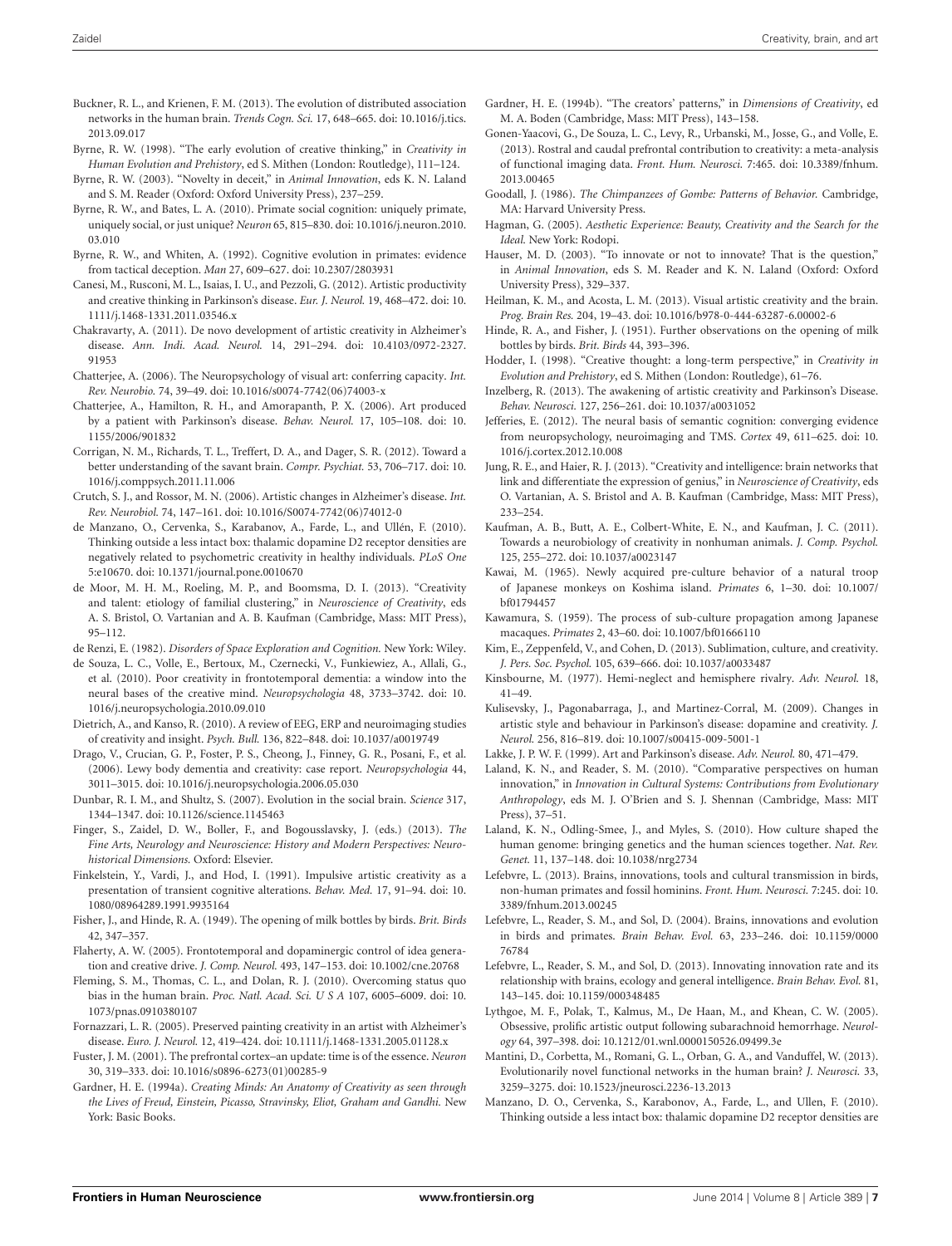- <span id="page-7-46"></span>Marupaka, N., Iyer, L. R., and Minai, A. A. (2012). Connectivity and thought: the influence of semantic network structure in a neurodynamical model of thinking. *Neural Netw.* 32, 147–158. doi: 10.1016/j.neunet.2012. 02.004
- <span id="page-7-16"></span>Mazzucchi, A., Sinforiani, E., and Boller, F. (2013). Focal cerebral lesions and painting abilities. *Prog. Brain Res.* 204, 71–98. doi: 10.1016/b978-0-444-63287-6. 00004-x
- <span id="page-7-26"></span>Mell, C. J., Howard, S. M., and Miller, B. L. (2003). Art and the brain: the influence of frontotemporal dementia on an accomplished artist. *Neurology* 60, 1707– 1710. doi: 10.1212/01.wnl.0000064164.02891.12
- <span id="page-7-23"></span>Midorikawa, A., and Kawamura, M. (2014). The emergence of artistic ability following traumatic brain injury. *Neurocase* doi: 10.1080/13554794.2013.873058. [Epub ahead of print].
- <span id="page-7-2"></span>Miller, A. I. (2000). *Insights of Genius: Imagery and Creativity in Science and Art.* Cambridge: MIT Press.
- <span id="page-7-3"></span>Miller, A. I. (2002). *Einstein, Picasso: Space, Time and the Beauty that Causes Havoc.* New York: Basic Books.
- <span id="page-7-24"></span>Miller, B. L., Cummings, J., Mishkin, F., Boone, K., Prince, F., Ponton, M., et al. (1998). Emergence of artistic talent in frontotemporal dementia. *Neurology* 51, 978–981. doi: 10.1212/wnl.51.4.978
- <span id="page-7-27"></span>Miller, B. L., and Hou, C. E. (2004). Portraits of artists: emergence of visual creativity in dementia. *Arch. Neurol.* 61, 842–844. doi: 10.1001/archneur.61. 6.842
- <span id="page-7-38"></span>Minshew, N. J., and Keller, T. A. (2010). The nature of brain dysfunction in autism: functional brain imaging studies. *Curr. Opin. Neurol.* 23, 124–130. doi: 10. 1097/wco.0b013e32833782d4
- <span id="page-7-28"></span>Miller, Z. A., and Miller, B. L. (2013). Artistic creativity and dementia. *Prog. Brain Res.* 204, 99–112. doi: 10.1016/B978-0-444-63287-6.00005-1
- <span id="page-7-1"></span>Mithen, S. (1998). "Introduction: the archaeological study of human creativity," in *Creativity in Human Evolution and Prehistory*, ed S. Mithen (London: Routledge), 1–15.
- <span id="page-7-36"></span>Mottron, L., Dawson, M., and Soulieres, I. (2009). Enhanced perception in savant syndrome: patterns, structure and creativity. *Philos. Trans. R. Soc. Lond. B Biol. Sci.* 364, 1385–1391. doi: 10.1098/rstb.2008.0333
- <span id="page-7-41"></span>Nettlebank, T., and Young, R. (1996). Intelligence and the Savant Syndrome: is the whole greater than the sum of the fragments. *Intelligence* 22, 49–67. doi: 10. 1016/s0160-2896(96)90020-3
- <span id="page-7-45"></span>Patterson, K., Nestor, P. J., and Rogers, T. T. (2007). Where do you know what you know? the representation of semantic knowledge in the human brain. *Nat. Rev. Neurosci.* 8, 976–987. doi: 10.1038/nrn2277
- <span id="page-7-17"></span>Piechowski-Jozwiak, B., and Bogousslavsky, J. (2013). Neurological diseases in famous painters. *Prog. Brain Res.* 203, 255–276. doi: 10.1016/b978-0-444-62730- 8.00011-6
- <span id="page-7-20"></span>Pollak, T. A., Mulvenna, C. M., and Lythgoe, M. F. (2007). De novo artistic behaviour following brain injury. *Front. Neurol. Neurosci.* 22, 75–88. doi: 10. 1159/000102873
- <span id="page-7-4"></span>Preuss, T. M. (2011). The human brain: rewired and running hot. *Ann. NY Acad. Sci.* 1225, 182–191. doi: 10.1111/j.1749-6632.2011.06001.x
- <span id="page-7-42"></span>Pring, L., Ryder, N., Crane, L., and Hermlin, B. (2012). Creativity in savant artists with autism. *Autism* 16, 45–57. doi: 10.1177/1362361311403783
- <span id="page-7-29"></span>Rankin, K. P., Liu, A. A., Howard, S. M., Slama, H., Hou, C. E., Shuster, K., et al. (2007). A case-controlled study of altered visual art production in Alzheimer's and FTLD. *Cogn. Behav. Neurol.* 20, 48–61. doi: 10.1097/wnn. 0b013e31803141dd
- <span id="page-7-9"></span>Reader, S. M., Hager, Y., and Laland, K. N. (2011). The evolution of primate general and cultural intelligence. *Philos. Trans. R. Soc. Lond. B Biol. Sci.* 366, 1017–1027. doi: 10.1098/rstb.2010.0342
- <span id="page-7-7"></span>Reader, S. M., and Laland, K. N. (2002). Social intelligence, innovation and enhanced brain size in primates. *Proc. Nat. Acad. Sci. U S A* 99, 4436–4441. doi: 10.1073/pnas.062041299
- <span id="page-7-10"></span>Reader, S. M., and Laland, K. N. (2003). "Animal innovation: an introduction," in *Animal Innovation*, eds S. M. Reader and K. N. Laland (Oxford: Oxford University Press), 3–35.
- <span id="page-7-13"></span>Rose, F. C. (ed.) (2004). *Neurology of the Arts: Painting, Music, Literature.* London: Imperial College Press.
- <span id="page-7-39"></span>Sacks, O. (1995). *An Anthropologist on Mars.* New York: Alfred A. Knopf.
- <span id="page-7-40"></span>Sacks, O. (2004). Autistic geniuses? We're too ready to pathologize. *Nature* 429:241. doi: 10.1038/429241c
- <span id="page-7-44"></span>Sawyer, K. (2011). The cognitive neuroscience of creativity: a critical review. *Creativ. Res. J.* 23, 137–154. doi: 10.1080/10400419.2011.571191
- <span id="page-7-21"></span>Schott, G. D. (2012). Pictures as a neurological tool: lessons from enhanced and emergent artistry in brain disease. *Brain* 135, 1947–1963. doi: 10.1093/brain/ awr314
- <span id="page-7-34"></span>Schrag, A., and Trimble, M. (2001). Poetic talent unmasked by treatment of Parkinson's disease. *Mov. Disord.* 16, 1175–1176. doi: 10.1002/mds.1239
- <span id="page-7-35"></span>Schultz, W. (2007). Multiple dopamine functions at different time courses. *Ann. Rev. Neurosci.* 30, 259–288. doi: 10.1146/annurev.neuro.28.061604. 135722
- <span id="page-7-33"></span>Schwingenschuh, P., Petra Katschnig, P., Ronald Saurugg, R., Ott, E., and Bhatia, K. P. (2010). Artistic profession: a potential risk factor for dopamine dysregulation syndrome in Parkinson's disease? *Mov. Disord.* 25, 493–496. doi: 10. 1002/mds.22936
- <span id="page-7-6"></span>Shamay-Tsoory, S. G., Adler, N., Aharon-Peretz, J., Perry, D., and Mayseless, N. (2011). The origins of originality: the neural bases of creative thinking and originality. *Neuropsychologia* 49, 178–185. doi: 10.1016/j.neuropsychologia. 2010.11.020
- <span id="page-7-22"></span>Simis, M., Bravo, G. L., Boggio, P. S., Devido, M., Gagliardi, R. J., and Fregni, F. (2013). Transcranial direct current stimulation in de novo artistic ability after stroke. *Neuromodulation* doi: 10.1111/ner.12140. [Epub ahead of print].
- <span id="page-7-0"></span>Simonton, D. K. (2003). "Human creativity: two Darwinian analyses," in *Animal Innovation*, eds S. M. Reader and K. N. Laland (Oxford: Oxford University Press), 309–325.
- <span id="page-7-47"></span>Sternberg, R. J. (1997). *Successful Intelligence.* New York: Plume.
- <span id="page-7-8"></span>Sternberg, R. J., and O'hara, L. A. (2000). "Intelligence and creativity," in *Handbook of Intelligence*, ed R. J. Sternberg (New York: Cambridge University Press), 252–272.
- <span id="page-7-30"></span>Teffer, K., and Semendeferi, K. (2012). Human prefrontal cortex: evolution, development and pathology. *Prog. Brain Res.* 195, 191–218. doi: 10.1016/b978-0-444- 53860-4.00009-x
- <span id="page-7-19"></span>Thomas-Anterion, C., Creac'h, C., Dionet, E., Celine, B., Extier, C., Faillenot, I., et al. (2010). De novo artistic activity following insular-SII ischemia. *Pain* 150, 121–127. doi: 10.1016/j.pain.2010.04.010
- <span id="page-7-37"></span>Treffert, D. A. (2009). The savant syndrome: an extraordinary condition. A synopsis of past, present, future. *Philos. Trans. R. Soc. Lond. B Biol. Sci.* 364, 1351–1357. doi: 10.1098/rstb.2008.0326
- <span id="page-7-43"></span>Treffert, D. A. (2013). Savant syndrome: realities, myths and misconceptions. *J. Autism Dev. Disord.* 44, 564–571. doi: 10.1007/s10803-013-1906-8
- <span id="page-7-5"></span>van Essen, D. C., Glasser, M. F., Dierker, D. L., Harwell, J., and Coalson, T. (2012). Parcellations and hemispheric asymmetries of human cerebral cortex analyzed on surface-based atlases. *Cereb. Cortex* 22, 2241–2262. doi: 10. 1093/cercor/bhr291
- <span id="page-7-11"></span>van Schaik, C. P., Van Noordwijk, M. A., and Wich, S. A. (2006). Innovation in wild Bornean orangutans (*Pongo pygmaeus wurmbii*). *Behaviour* 143, 839–876. doi: 10.1163/156853906778017944
- <span id="page-7-25"></span>Viskontas, I. V., and Miller, B. L. (2013). "Art and dementia: how degeneration of some brain regions can lead to new creative impulses," in *Neuroscience of Creativity*, eds A. S. Bristol, O. Vartanian and A. B. Kaufman (Cambridge, Mass: MIT Press), 115–132.
- <span id="page-7-32"></span>Walker, R. H., Warwick, R., and Cercy, S. P. (2006). Augmentation of artistic productivity in Parkinson's disease. *Mov. Disord.* 21, 285–286. doi: 10.1002/mds. 20758
- <span id="page-7-31"></span>Weintraub, D., and Nirenberg, M. J. (2013). Impulse control and related disorders in Parkinson's disease. *Neurodegener. Dis.* 11, 63–71. doi: 10.1159/000341996
- <span id="page-7-12"></span>Wyles, J. S., Kunkel, J. G., and Wilson, A. C. (1983). Birds, behavior and anatomical evolution. *Proc. Nat. Acad. Sci. U S A* 80, 4394–4397. doi: 10.1073/pnas.80.14. 4394
- <span id="page-7-14"></span>Zaidel, D. W. (2005). *Neuropsychology of Art: Neurological, Cognitive and Evolutionary Perspectives.* UK: Psychology Press.
- <span id="page-7-18"></span>Zaidel, D. W. (2010). Art and brain: insights from neuropsychology, biology and evolution. *J. Anatomy* 216, 177–183. doi: 10.1111/j.1469-7580.2009. 01099.x
- <span id="page-7-15"></span>Zaidel, D. W. (2013a). Art and brain: the relationship of biology and evolution to art. *Prog. Brain Res.* 204, 217–233. doi: 10.1016/B978-0-444-63287-6. 00011-7